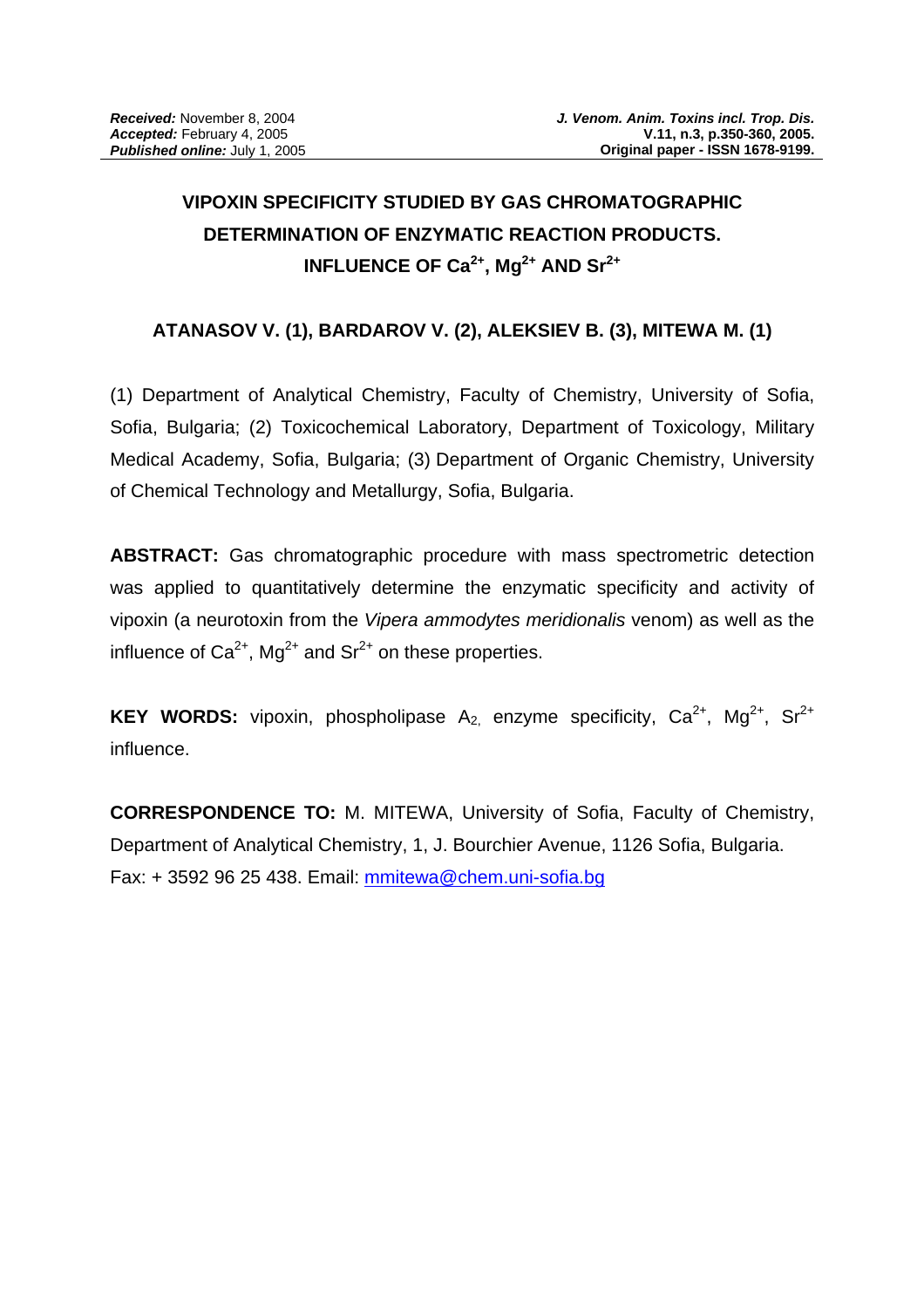### **INTRODUCTION**

It is already well documented that vipoxin is the main toxic factor of the *Vipera ammodytes meridionalis* venom (2), showing both neurotoxic action (LD<sub>50</sub> value of 400 µg/kg for white mice) and phospholipase activity (1). Detailed study on its chemical structure has proved the formation of an ionic complex consisting of basic and acidic subunits – toxic phospholipase  $A_2$  and nontoxic inhibitor, respectively (12). Both subunits are built from 122 amino acid residues each and show high structural homology (62% amino acidic identity) (6, 12). After separation of the subunits, the phospholipase  $A<sub>2</sub>$  (both in solution and in lyophilized form) irreversibly looses its activity in a short period of time. When complexed with the inhibitor, however, the toxicity is retained for a long period combined with the phospholipase activity; the latter being lower compared with the freshly obtained free phospholipase  $A_2$  (12).

The enzymatic specificity of the above-mentioned phospholipase  $A_2$  is of immense interest because of the important role the different types of this enzyme play in numerous bioprocesses (10). Until the present moment, however, only its total enzymatic activity has been studied using pH-stat titration of the released fatty acids and isotopically labeled substrates; fluorescently marked ones are also used in spectrophotometric and chromatographic studies (3, 5, 8, 9, 13, 14). So far only the chromatographic techniques allow the determination of the individual fatty acids concentration. In the present paper a gas chromatographic method with mass spectrometric detection (GC-MS) is applied allowing the kinetic monitoring of the enzymatic specificity together with the total and specific phospholipase activity.

On the other hand, there are only scarce data about the influence of  $Ca<sup>2+</sup>$  ions on the phospholipase  $A_2$  activity, its physicochemical properties, and the high structures (4) of vipoxin, whereas the influence of metal ions on the enzymatic specificity has not been studied. Therefore the vipoxin specificity in presence of  $Ca<sup>2+</sup>$  was investigated since it is expected to influence enzymatic specificity. For comparison purpose, the influence of  $Mg^{2+}$  and  $Sr^{2+}$  ions was also studied.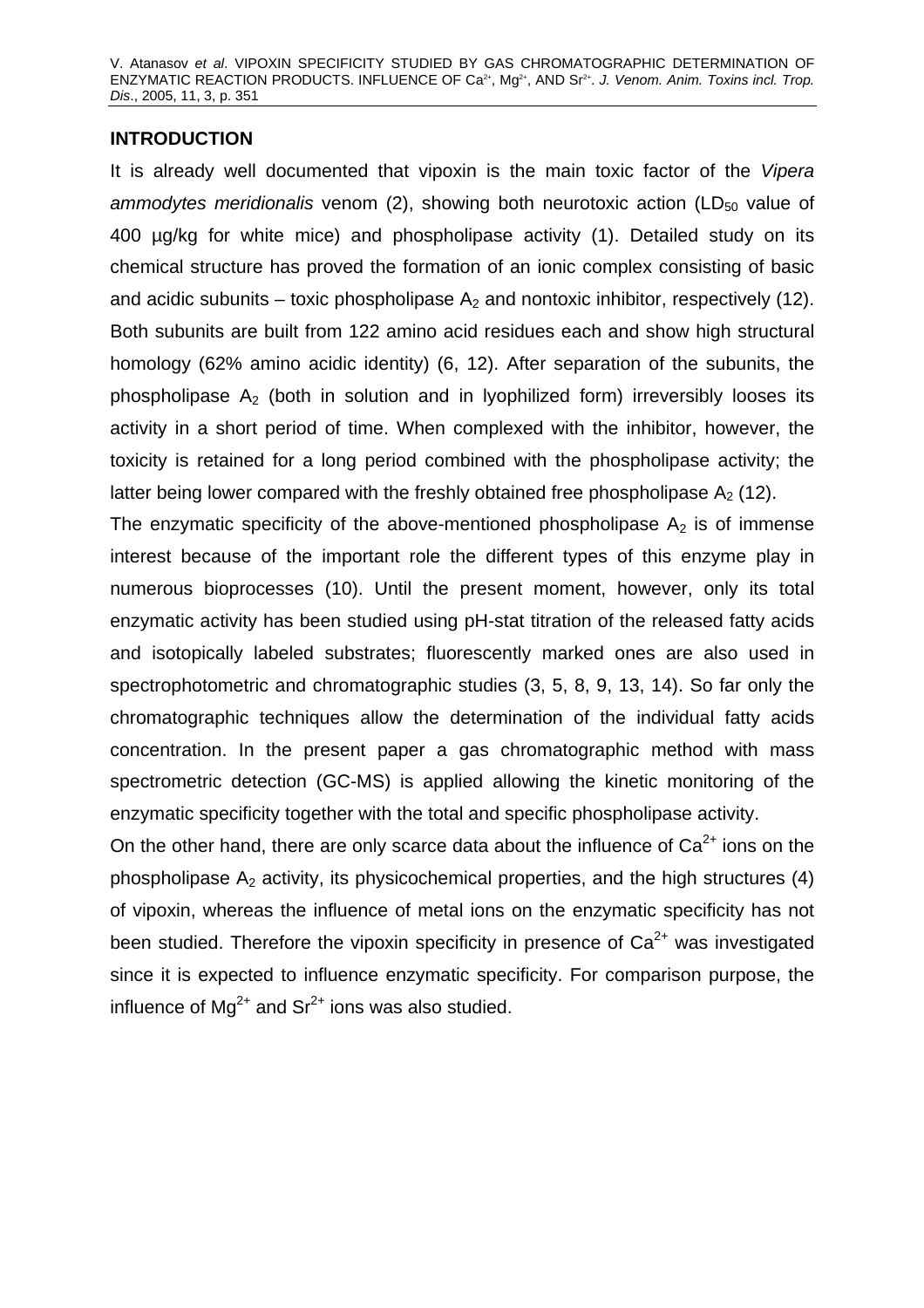#### **MATERIALS AND METHODS**

The vipoxin used was isolated from air-dried venom of *Vipera ammodytes meridionalis* using the column chromatography procedure (11) followed by lyophilization and storage at 0-5ºC.

The soybean lecithin was purchased from "Serva". All other chemicals and solvents used were AR grade (Merck) and the solvents used in the chromatographic experiments were GC grade (Merck).

Fatty acids and fatty acid methyl esters (FAMEs) reference substances were purchased from "Serva".

Diazald®, used for preparation of diazomethane, was purchased from Sigma.

The enzyme reaction was carried out at optimum conditions followed by extraction of the released fatty acids and their quantitation after methylation.

The individual determination of FAMEs was made on a gas chromatograph Trace DSQ Thermo-Finnigan equipped with a split/splitless injector working in "splitless" mode, capillary column Supelcowax 10 (30m x 0.32mm x 0.4µm film, Supelco Inc.), at temperature program ranging from 70ºC to 230ºC, helium carrier gas with flow rate of 1.2 ml/min, and quadruple EI mass spectrometric detector operating in "SCAN" mode in the 50-350 m/z range.

Soybean lecithin, emulsified in 40% (v/v) methanol/deionized water free from  $Ca^{2+}$ ions, was used as substrate.

The enzymatic reaction was carried out at optimum conditions (12), 40 µl freshly prepared 0.1 mM vipoxin solution was added to 4.0 ml of 0.5 mg/ml neutral substrate solution containing a definite amount of  $Ca<sup>2+</sup>$ . The mixture was incubated for 25 min at 25 $\degree$ C and stopped by the addition of 1 ml 1M H<sub>2</sub>SO<sub>4</sub>. The fatty acids released were immediately extracted by three-fold extraction with portions of 2 ml each (npropanol/hexane/heptane [4: 1: 1]). After the addition of 100 µl internal standard (100 µg/ml heptadecanoic acid) the solvent was evaporated under nitrogen flow and the dry residue was methylated with ether solution of diazomethane. The methylated esters obtained were dissolved in methanol and the aliquots were analyzed using the GC-MS technique.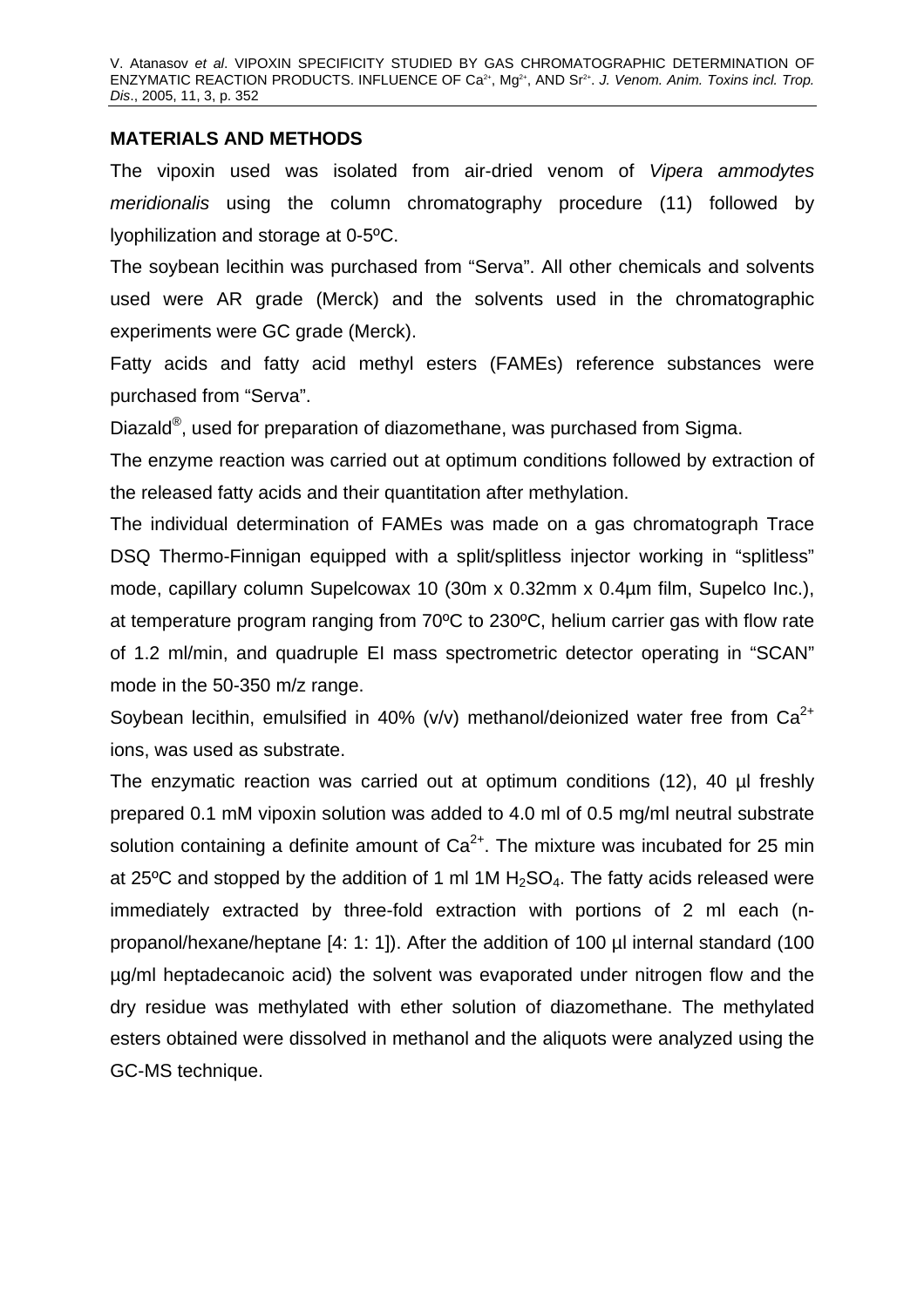## **RESULTS AND DISCUSSION**

According to literature data (7, 15), it was established that the substrate of the enzymatic reaction, 1,2-diacyl-*sn*-glycerol-3-phosphocholine (natural lecithin), predominantly contains saturated fatty acids (palmitic and stearic) at the first position  $(A_1)$  and unsaturated fatty acids (linoleic and linolenic) at the second  $(A_2)$  (Table 1 and Figure 1).

The dependence of the vipoxin total enzymatic activity  $(R_{\text{Vin}})$  on the Ca<sup>2+</sup> concentration and on the enzymatic specificity ratio  $(R)$  in presence of  $Ca^{2+}$  is presented in Figures 2 and 3, respectively. It is evident that at 1.5 mM  $Ca^{2+}$ concentration maximum vipoxin total enzymatic activity is observed, in agreement with some literature data available (13). Also at this  $Ca<sup>2+</sup>$  concentration the highest enzymatic specificity was recorded, which is approximately 1.3 times higher than the one found in absence of  $Ca^{2+}$ .

The influence of  $Mg^{2+}$  and  $Sr^{2+}$  on the enzymatic activity and specificity was also studied, and the experimental conditions were the same as those in which the maximum influence of  $Ca^{2+}$  ions was observed.

The data obtained are summarized in Figure 4, showing the values of the corresponding activities and specificities in absence and presence of  $Ca^{2+}$ , Mg<sup>2+</sup> and  $Sr<sup>2+</sup>$  ions. As it can be observed, the enzymatic activity is slightly increased in presence of  $Ma^{2+}$ , while  $Sr^{2+}$  ions decrease it. Quite different is their influence on the specificity - in presence of 1.5 mM  $Ca^{2+}$  it is increased 1.3 times, while both  $Ma^{2+}$  and  $Sr^{2+}$  cause its decrease. Positive effect of  $Ca^{2+}$  (strong) and Mg<sup>2+</sup> (small) on the vipoxin phospholipase activity was confirmed together with the negative effect of  $Sr^{2+}$ .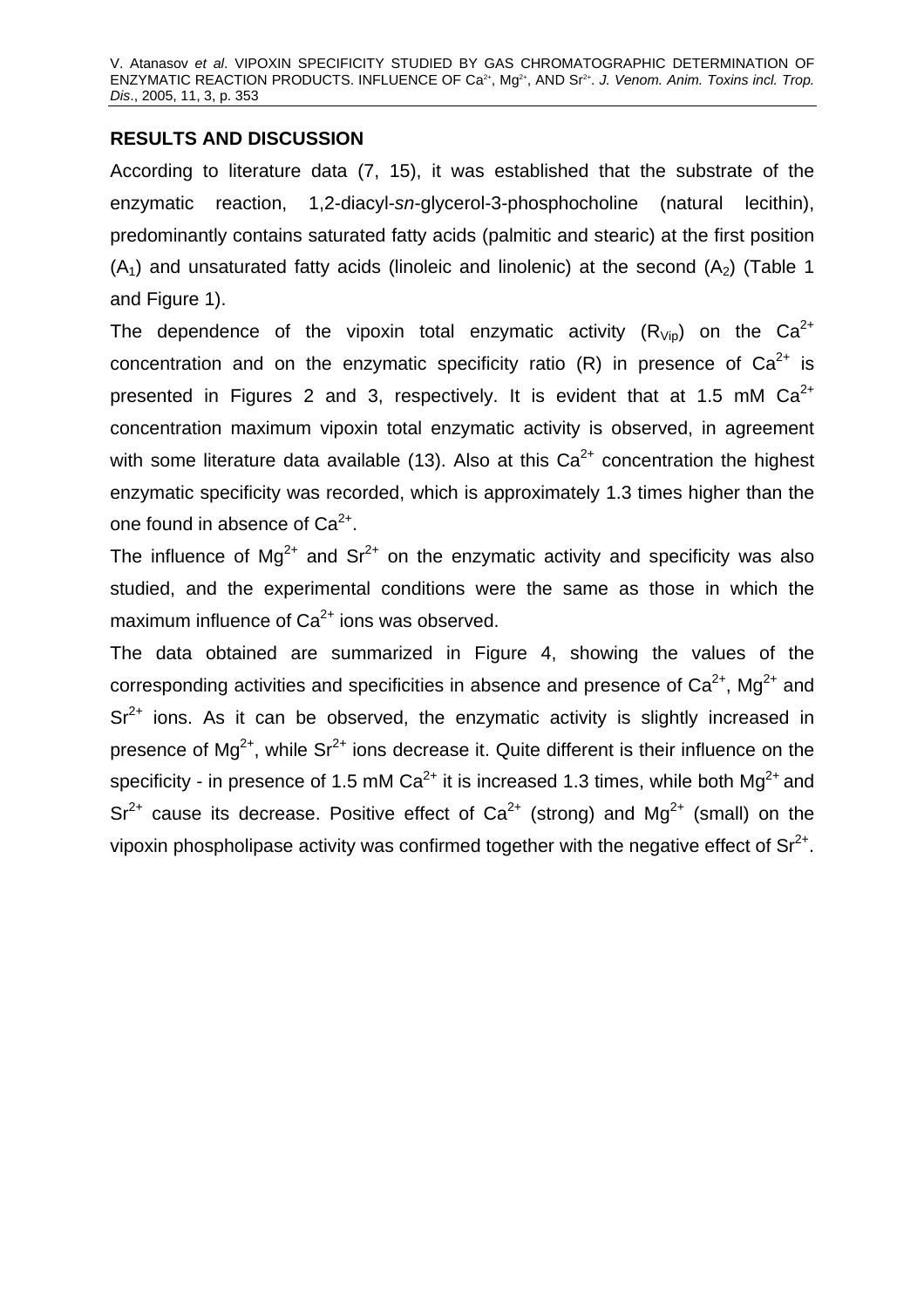Table 1: Relative contents of fatty acids obtained from lecithin basic hydrolysis and enzymatic reaction.

|                   |             | Relative content of | Relative content in |
|-------------------|-------------|---------------------|---------------------|
| <b>Fatty acid</b> | <b>Type</b> | substrate in the    | the enzymatic       |
|                   |             | hydrolysate (%)     | hydrolysate (%)     |
| Palmitic acid     | Saturated   | 52.87               | 4.50                |
| Stearic acid      | Saturated   | 15.28               | 0.89                |
| Oleic acid        | Unsaturated | 6.30                | 6.97                |
| Linoleic acid     | Unsaturated | 22.64               | 81.77               |
| Linolenic acid    | Unsaturated | 2.91                | 5.88                |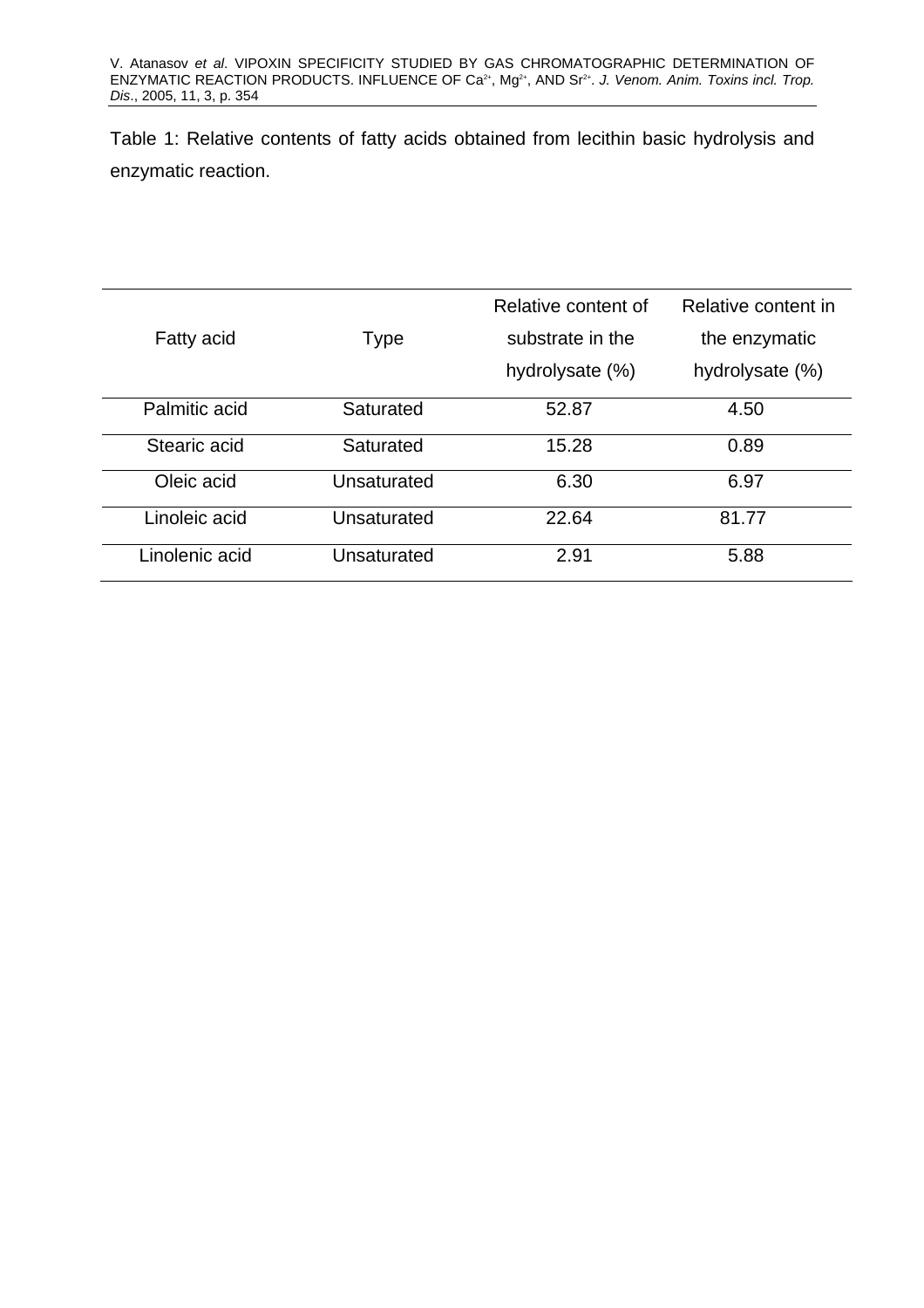

Figure 1a: Gas chromatograms of lecithin hydrolysate obtained in presence of 0.5 mol/l NaOH. (Incubation time: 25 min at the conditions described in the text).  $t_R$ =7.72 Palmitic acid (16:0);  $t_R$ =8.36 Internal Standard (Heptadecanoic acid, 17:0);  $t_R$ =8.93 Stearic acid (18:0);  $t_R$ =9.06 Oleic acid (18:1);  $t_R$ =9.39 Linoleic acid (18:1);  $t_R$ =9.74 Linolenic acid (18:3)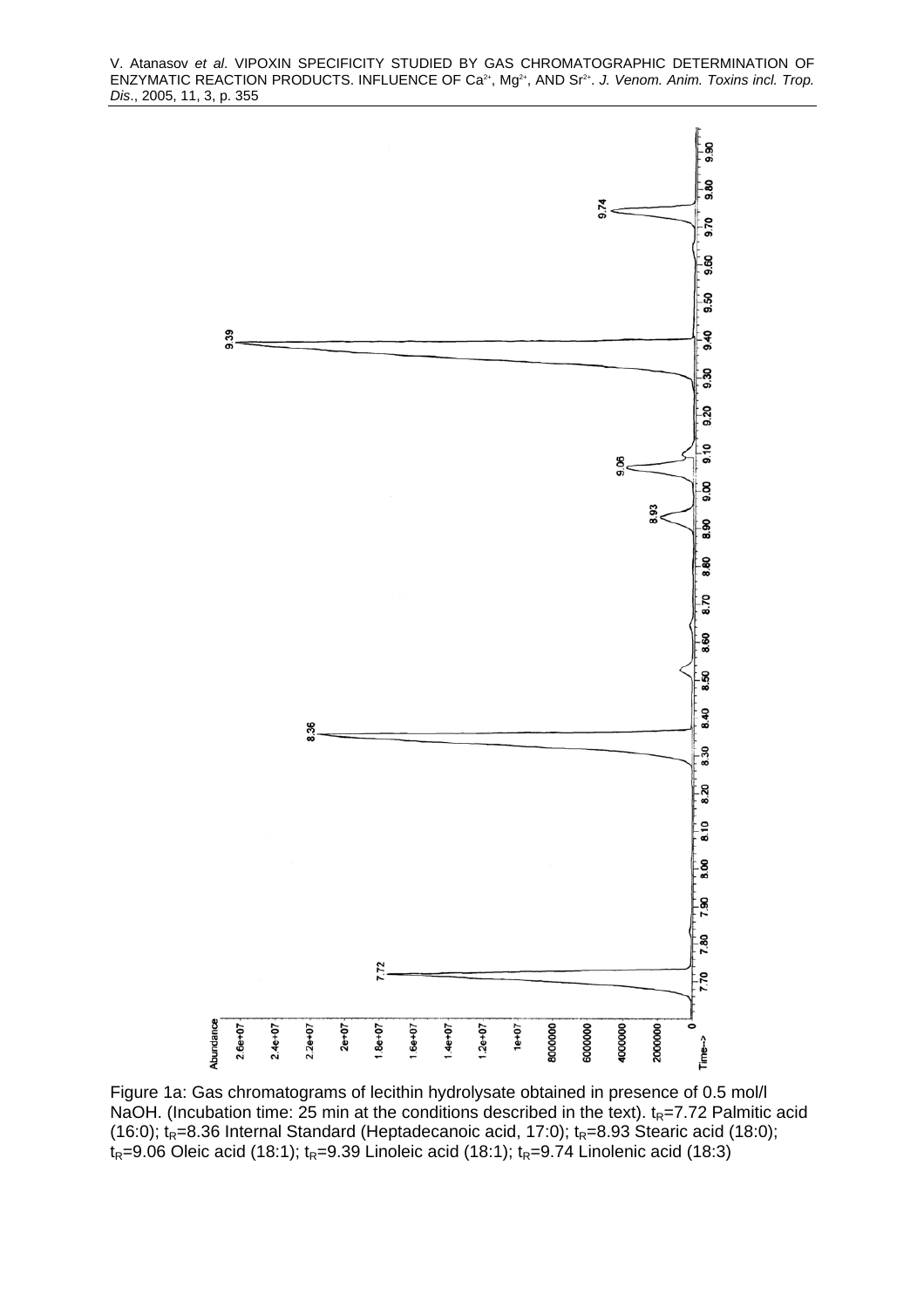

Figure 1b: Gas chromatograms of lecithin hydrolysate obtained in presence of vipoxin 1 mmol/l (b). (Incubation time: 25 min at the conditions described in the text).  $t_R$ =7.72 Palmitic acid (16:0);  $t_R=8.36$  Internal Standard (Heptadecanoic acid, 17:0);  $t_R=8.93$  Stearic acid (18:0);  $t_R$ =9.06 Oleic acid (18:1);  $t_R$ =9.39 Linoleic acid (18:1);  $t_R$ =9.74 Linolenic acid (18:3)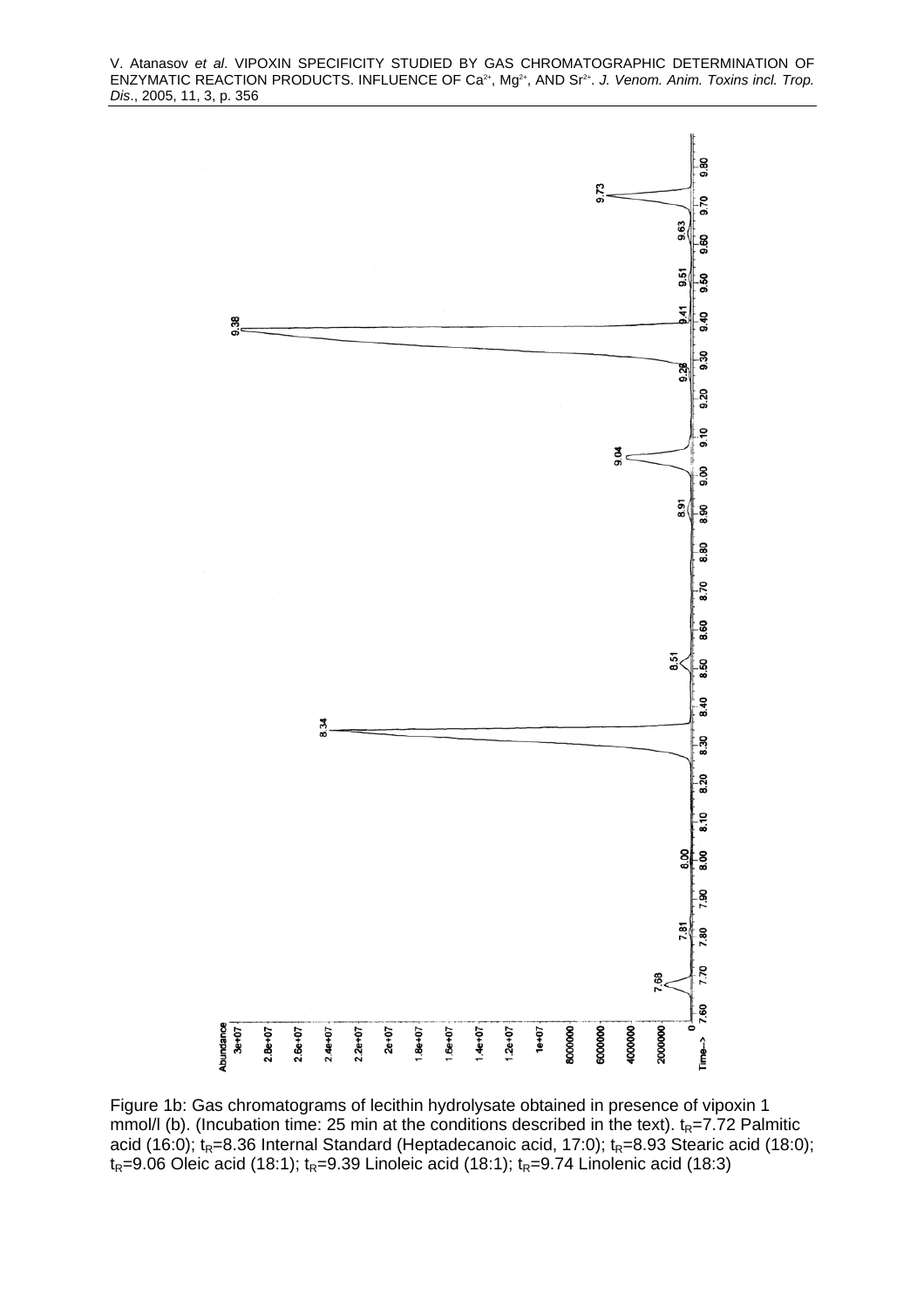

Figure 2: Dependence of the enzymatic activity on  $Ca^{2+}$  concentration.  $R_{\text{vip}}$  is the ratio of the amount of fatty acids released in presence of  $Ca^{2+}$  ions to the amount of the ones released in absence of  $Ca^{2+}$ . Incubation time: 25 min at the conditions described in the text.



Figure 3: Dependence of the enzymatic specificity (R) on Ca<sup>2+</sup> concentration. R is the  $A_2/A_1$ ratio in absence and presence of the corresponding  $Ca^{2+}$  concentration. (A<sub>1</sub>: saturated fatty acids;  $A_2$ : unsaturated fatty acids). Incubation time: 25 min at the conditions described in the text.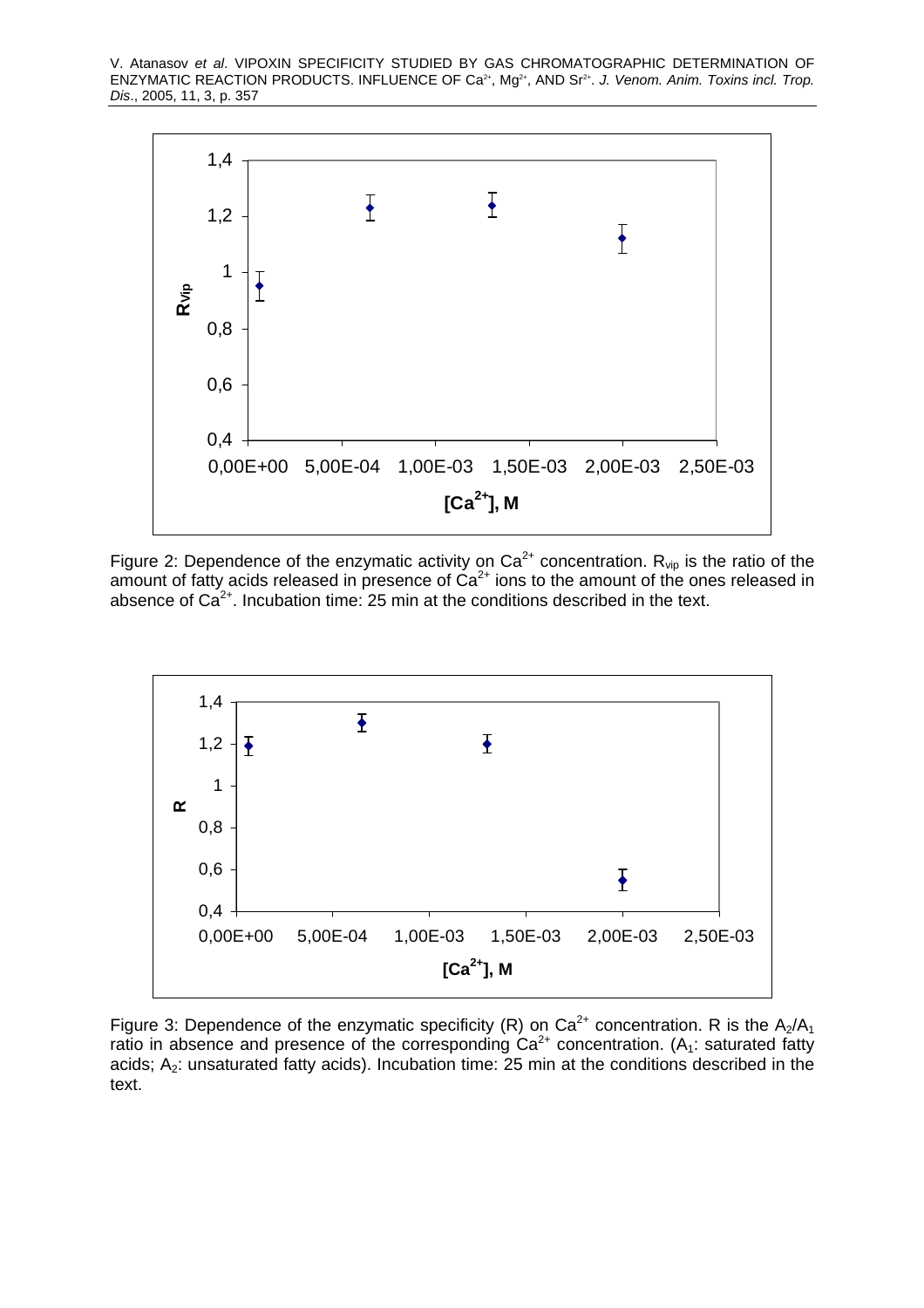

Figure 4a



Figure 4b

Figure 4: Comparison of the vipoxin activity (a) and specificity (b) in absence and presence of different metal ions. The marked columns represent the corresponding values in absence of metal ions. Incubation time: 25 min at the conditions described in the text.  $[M^{2+}] = 1.5$ mmol/l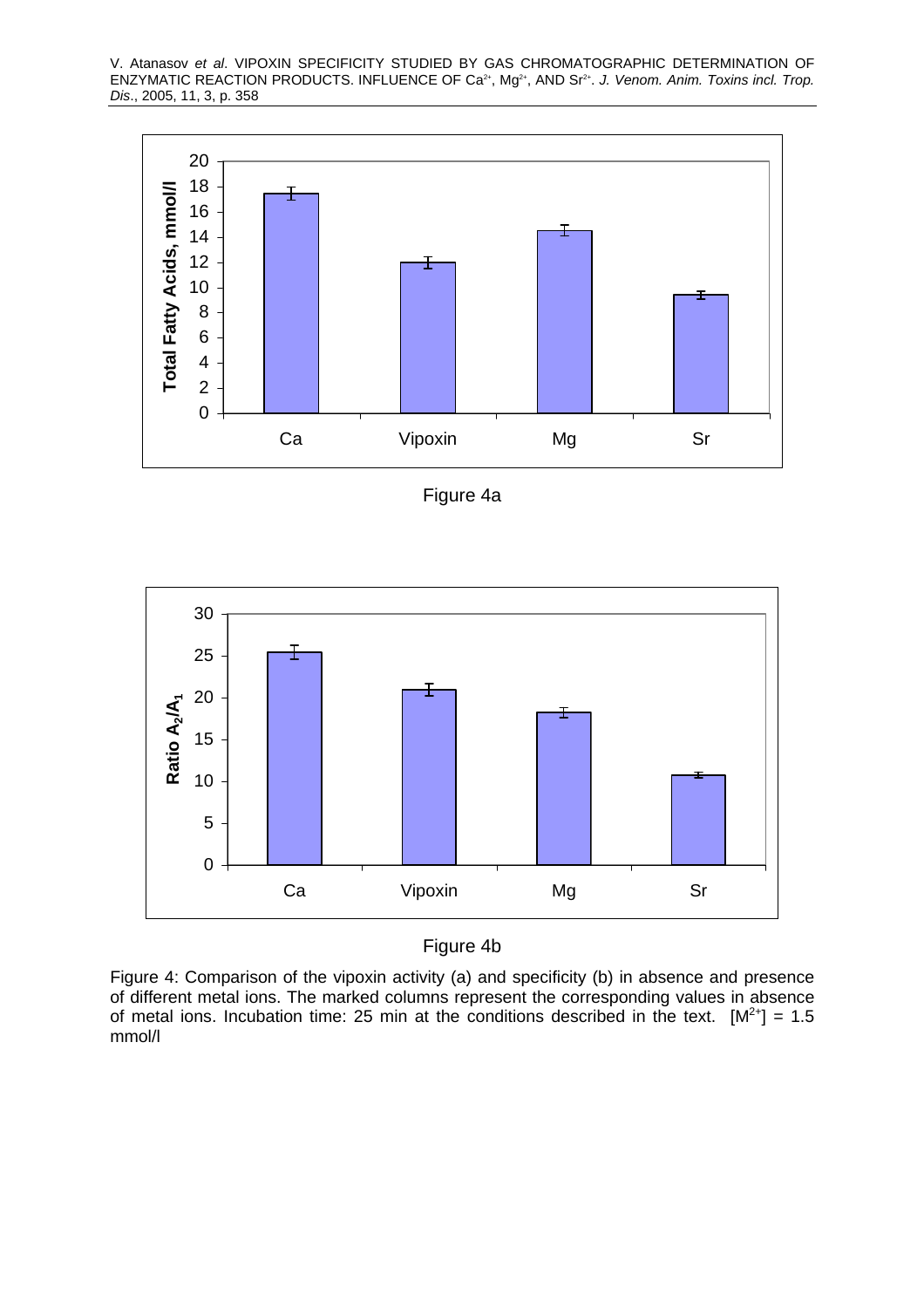## **REFERENCES**

- 1 ALEKSIEV B., TCHORBANOV B. Action on phosphatydylcholine of the toxic phospholipase A2 from the venom of Bulgarian viper (*Vipera ammodytes meridionalis*). *Toxicon*, 1976, 14, 477-85.
- 2 BARDAROV V., ALEKSIEV B. Fractionation of Bulgarian viper (*Vipera ammodytes*) venoms. Relation of venom content and subspecies affiliation of the snakes. *Chromatographia*, 2002, 56, 345-9.
- 3 ELSBACH P., WEISS J. Utilization of labeled *Escherichia coli* as phospholipase substrate. In: DENNIS EA. Ed. *Methods in enzymology*. San Diego: Academic Press Inc., 1991: 24-31.
- 4 GEORGIEVA DN., BETZEL C., ALEKSIEV B., GENOV N. Spectroscopic investigation of the calcium binding sites in the neurotoxin vipoxin and its components – relation to the X-ray structure. *Spectrochim. Acta Part A*, 2000, 56, 2811-6.
- 5 KOUMANOV KS., MOMCHILOVA AB., QUINN PJ., WOLF C. Ceramides increase the activity of the secretory phospholipase A2 and alter its fatty acid specificity. *Biochem. J.*, 2002, 363, 45-51.
- 6 MANCHEVA I., KLEINSHMIDT T., ALEKSIEV B., BRAUNITZER G. The primary structure of phospholipase  $A_2$  of vipoxin from the venom of Bulgarian viper (*Vipera ammodytes meridionalis*). *Biol. Chem. Hoppe-Seyler*, 1987, 368, 343- 52.
- 7 NELSON LD., COX MM. The composition and architecture of membranes. In: RYAN M. Ed. *Lehninger principles of biochemistry*. New York: Worth Publishers, 2000: 369-89.
- 8 NUHN P., HEINE L., BENECKE R. Gaschromatographische Aktivitaetsbestimmung von Phospholipase A2. *Zentralbl. Pharm.*, 1985, 124, 77-81.
- 9 RICHIERI GV., KLEINFIELD AM. Continuous measurement of phospholipase A2 activity using the fluorescent probe ADIFAB. *Anal. Biochem.*, 1995, 229, 256- 63.
- 10 SCOTT DL., WHITE SP., OTWINOWSKI Z., YUAN W., GELB MH., SIGLER PB. Interfacial catalysis: the mechanism of phospholipase A2. *Science*, 1990, 250, 1541-6.